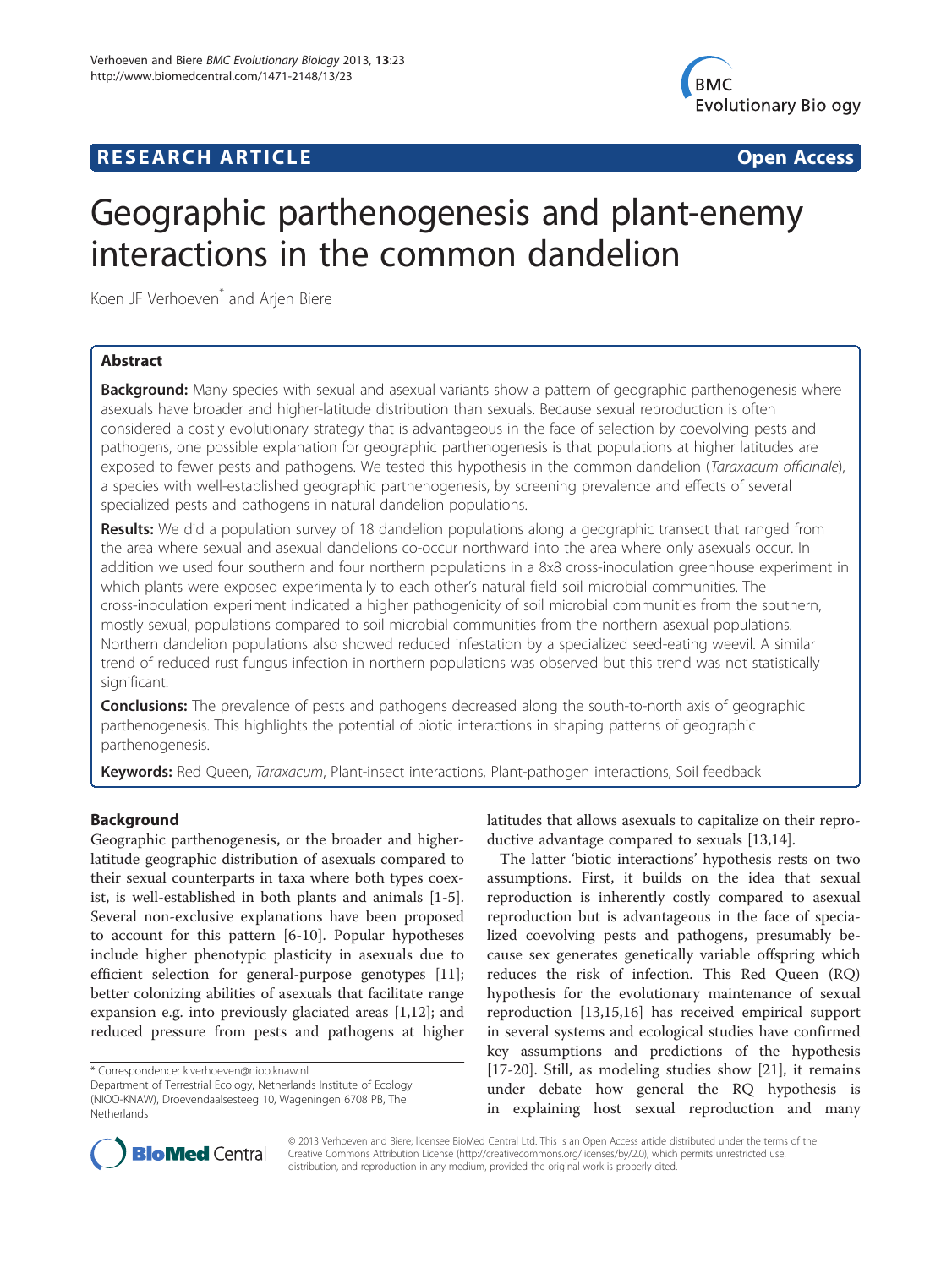alternative hypotheses for the maintenance of sexual reproduction exist [[22\]](#page-6-0).

The second assumption is that herbivory and pathogen pressure is less intense at higher latitudes. This has been a commonly accepted idea with considerable empirical support [\[23](#page-7-0)-[25\]](#page-7-0). Recently, however, the existence of a latitudinal trend in plant herbivory and associated plant defenses was challenged by meta-analysis [[26\]](#page-7-0) and largescale empirical screening, which both failed to support the idea [[27\]](#page-7-0). However, as argued by Johnson and Rasmann [\[28\]](#page-7-0), the patterns predicted by Coley and Aide [[25\]](#page-7-0) may be more readily observed by comparing geographical trends in species with similar life history and roughly comparable habitats than in the type of metaanalyses conducted by Moles et al. [[26\]](#page-7-0), which include a wide variety of plant growth forms, habitats, and sections of continuous latitudinal ranges. Plant-pathogen interactions have been less studied than plant-herbivore interactions in a latitudinal context [\[24](#page-7-0)] and relatively little empirical evidence exists to support the idea that plant pathogen pressure is lower at higher latitudes. These studies have typically been performed either across small latitudinal ranges, spanning less than one [[29\]](#page-7-0) up to fifteen degrees latitude [\[30](#page-7-0)-[32](#page-7-0)], or on wider geographic scales but focusing on microbial diversity in general rather than on pathogen pressure [\[33](#page-7-0)]. If a pattern of decreasing herbivory and pathogen pressure with increasing latitude is in fact absent then the biotic interactions hypothesis cannot be a general explanation for geographic parthenogenesis.

In plants, little empirical support exists that geographic parthenogenesis is correlated with relaxed pest and pathogen pressure in high-latitude asexual populations compared to low-latitude sexual populations [[34-36](#page-7-0)]. Here, we test for this pattern in the common dandelion (Taraxacum officinale sensu lato, Asteraceae), a species with well-established geographic parthenogenesis [[37-39](#page-7-0)], by linking dandelion sex-asex variation to geographic variation in the occurrence of several specialized dandelion pathogens and herbivores. Sexual T. officinale are diploid self-incompatible plants whereas asexual T. officinale are triploid obligate apomicts; both forms co-occur in south-central Europe but only the asexuals extend much further northward into Scandinavia. First, we experimentally evaluated pathogenic effects of natural soil microbial communities by comparing pathogenicity between soils from southern (predominantly sexual) populations and soils from northern (asexual) populations. Soil pathogens are little explored in a RQ context but they play important roles in shaping plant communities [[40\]](#page-7-0). Second, we surveyed natural dandelion populations along the south–north axis of geographic parthenogenesis to record field prevalence of infection by a specialized rust fungus and a specialized

seed-eating weevil. Infection prevalence does not necessarily reflect pathogen pressure and the risk of infection, because prevalence also depends on host susceptibility which may differ between populations. However, prevalence is often used as an initial proxy for populationlevel differences in infection risk, and this can be a reasonable proxy especially when between-population differences in prevalence are large [\[41](#page-7-0)].

The overall hypothesis that we test is that the asexual dandelion populations in the northern part of the transect are exposed to lower herbivore and pathogen pressure compared to the mostly sexual dandelion populations from the southern part of the transect. This tests a key assumption of the hypothesis that antagonists are causally responsible for dandelion geographic parthenogenesis.

## Results

#### Sex-asex variation between dandelion populations

Ploidy analysis confirmed the previously established pattern of geographic parthenogenesis in this species. Populations from the northern part of the transect (Sweden, Denmark, Netherlands, Belgium) were all triploid and thus apomictic. The southern part (Switzerland, eastern France, southern Germany) contained apomictic, sexual and mixed populations (Table [1\)](#page-2-0).

#### Soil inoculation effects on plant growth

Effects of the soil inocula, measured across plants from all eight populations and expressed as the log ratio of biomass in inoculated soil compared to control soil (log<sub>2</sub>[inoculated soil/control soil]), ranged from -0.01 to −0.21 for the southern soils (from predominantly sexual populations) compared to +0.08 to −0.13 for the northern soils (from apomictic populations; Figure [1](#page-2-0)). Soils from the southern sites tended to cause stronger plant growth suppression than soils from the northern sites (contrast test 'south versus north soils',  $F_{1,110} = 3.9$ , p = 0.051, see Table [2](#page-2-0)). Individual soils showed large variation in effects on different plant populations, with strong growth suppression effects observed more often in soils from southern populations. A significant effect of leaf length indicated, as expected, that plants that are larger at the start of the soil inoculation treatment have higher final biomass; by including this factor as a covariate in the statistical model our test for soil inoculum effects is independent of size differences between individuals at the start of the treatment. There was no evidence that plant populations showed a different growth response to soils from their local home sites compared to soils from other sites (Figure [1,](#page-2-0) no distinct pattern in the effects observed in diagonal versus offdiagonal cells; contrast test 'own versus foreign soils',  $F_{8,774} = 1.5$ , p = 0.15).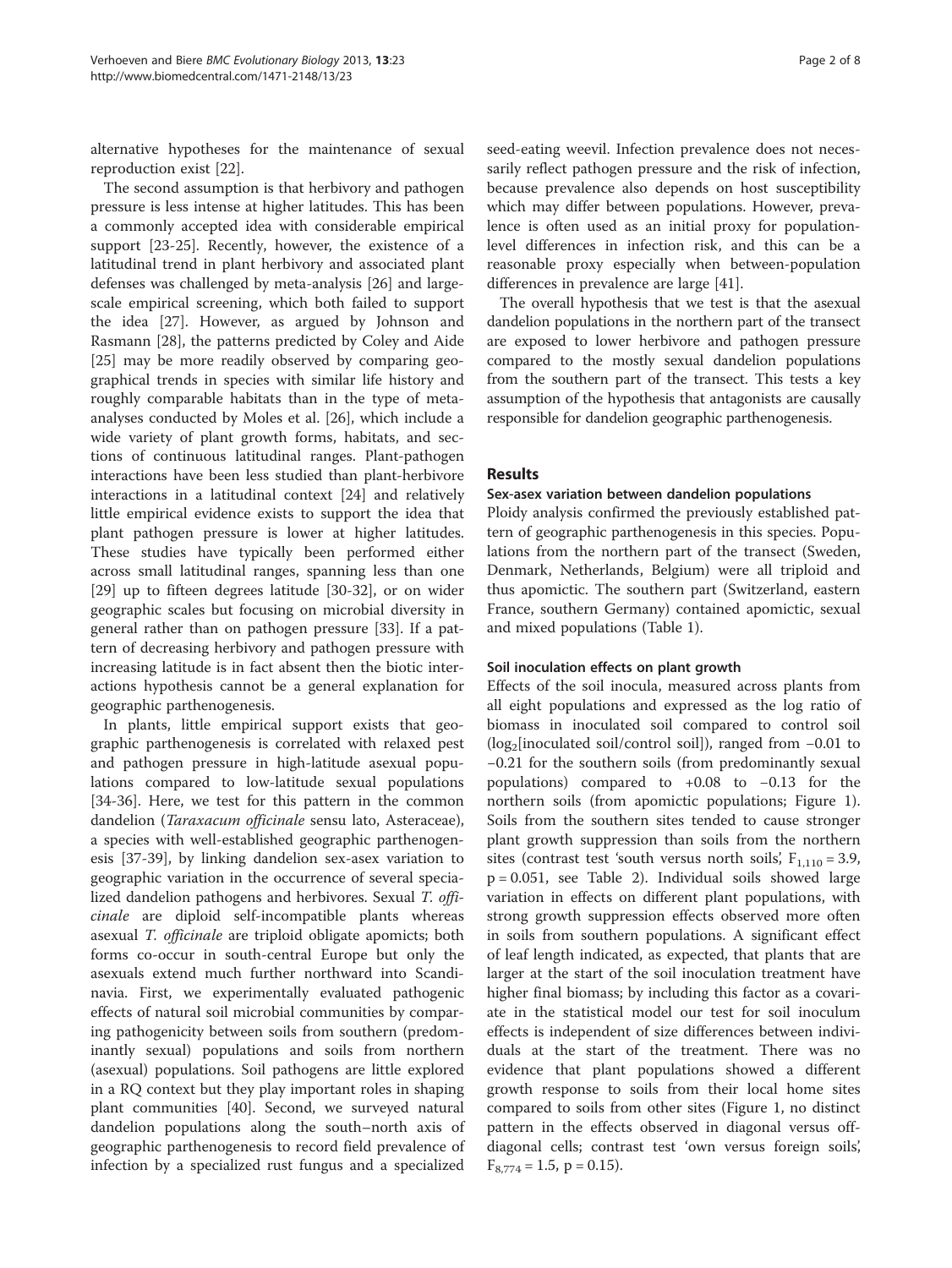| Site           | Latitude | Longitude | Elevation (m) | % Apomicts   | <b>Rust infection</b> | <b>Weevil infection</b> |
|----------------|----------|-----------|---------------|--------------|-----------------------|-------------------------|
| South:         |          |           |               |              |                       |                         |
| F1             | 46.608   | 3.826     | 256           | 18           | 0.48                  | n.d.                    |
| F <sub>2</sub> | 46.591   | 4.510     | 301           | 15           | $\mathsf{O}\xspace$   | 0.17                    |
| F3             | 46.660   | 5.723     | 540           | $\mathbf 0$  | $\mathsf{O}\xspace$   | 0.33                    |
| ${\sf F4}$     | 47.295   | 6.803     | 554           | $\mathbf 0$  | 0.54                  | 0.35                    |
| F <sub>5</sub> | 47.989   | 4.933     | 251           | 100          | 0.05                  | n.d.                    |
| F <sub>6</sub> | 48.319   | 5.704     | 302           | 48           | 0.03                  | n.d.                    |
| F7             | 48.443   | 7.190     | 366           | 100          | 0.40                  | 0.34                    |
| S1             | 47.154   | 7.009     | 789           | $\mathbf{0}$ | $\circ$               | 0.73                    |
| ${\mathsf G}1$ | 47.726   | 7.874     | 459           | $\mathbf 0$  | 0.81                  | 0.46                    |
| G <sub>2</sub> | 48.202   | 8.117     | 421           | $\circ$      | 0.27                  | 0.18                    |
| North:         |          |           |               |              |                       |                         |
| B1             | 50.547   | 5.822     | 226           | 100          | $\circ$               | 0.01                    |
| B <sub>2</sub> | 50.976   | 5.7250    | 34            | 100          | $\circ$               | n.d.                    |
| $\mathsf{N}1$  | 50.838   | 5.853     | 117           | 100          | 0.05                  | 0.08                    |
| N <sub>2</sub> | 51.958   | 5.742     | 8             | 100          | 0.49                  | n.d.                    |
| D1             | 55.379   | 9.228     | 39            | 100          | 0                     | n.d.                    |
| D <sub>2</sub> | 55.570   | 11.896    | 29            | 100          | $\mathbf 0$           | 0.37                    |
| D <sub>3</sub> | 55.666   | 11.839    | 29            | 100          | $\mathbf 0$           | 0.19                    |
| Sw1            | 55.686   | 13.482    | 30            | 100          | $\mathbf 0$           | 0.01                    |

<span id="page-2-0"></span>Table 1 Characteristics and infection proportions of the T. officinale populations

See Figure [3](#page-5-0) for population locations. Infection rates are the proportion of infected individuals within the population sample. Weevil infection was not determined (n.d.) in some populations.

|                  |                | Soils from North<br>populations |                |                | Soils from South<br>populations |                |                |                |         |
|------------------|----------------|---------------------------------|----------------|----------------|---------------------------------|----------------|----------------|----------------|---------|
|                  |                | <b>B1</b>                       | N <sub>1</sub> | D <sub>2</sub> | Sw1                             | F <sub>1</sub> | F <sub>3</sub> | S <sub>1</sub> | G1      |
| Plant population | <b>B1</b>      | $-0.16$                         | 0.05           | 0.18           | 0.07                            | $-0.01$        | 0.19           | $-0.26$        | 0.26    |
|                  | N <sub>1</sub> | $-0.03$                         | $-0.27$        | $-0.06$        | 0.02                            | $-0.20$        | $-0.05$        | $-0.51$        | $-0.22$ |
|                  | D <sub>2</sub> | 0.03                            | 0.11           | 0.19           | 0.10                            | 0.00           | $-0.06$        | $-0.08$        | 0.17    |
|                  | Sw1            | $-0.26$                         | $-0.25$        | 0.05           | $-0.13$                         | $-0.46$        | $-0.25$        | $-0.23$        | $-0.41$ |
|                  | F <sub>1</sub> | $-0.27$                         | $-0.29$        | $-0.05$        | 0.17                            | $-0.19$        | $-0.39$        | $-0.33$        | $-0.10$ |
|                  | F <sub>3</sub> | $-0.19$                         | $-0.37$        | $-0.30$        | $-0.05$                         | $-0.08$        | $-0.45$        | $-0.19$        | 0.04    |
|                  | S1             | 0.08                            | 0.18           | 0.26           | 0.53                            | $-0.09$        | 0.08           | 0.08           | 0.27    |
|                  | G <sub>1</sub> | 0.01                            | $-0.19$        | $-0.26$        | $-0.06$                         | $-0.23$        | $-0.61$        | $-0.19$        | $-0.11$ |
|                  |                |                                 |                |                |                                 |                |                |                |         |

average -0.10 -0.13 0.00 0.08

 $-0.16 -0.19 -0.21 -0.01$ 

Figure 1 Population-level effects of field soil inocula on plant **growth.** Shown are  $log_2$  response ratios of shoot biomass obtained in inoculated soils relative to control soils, based on least squares means for each population x soil combination as obtained from the statistical model. Negative values indicate growth suppression compared to control soil and positive values indicate growth stimulation. Highlighted are suppressive effects (grey cells) and strong suppressive effects (dark grey cells, log ratio < −0.3). Highlighted diagonal cells represent plants growing in soil from their own home site.

To test whether prevalence of a specialized rust fungus and the specialized Taraxacum weevil Glocianus punctiger differ along the north–south transect we compared the proportions of infected plants per population between the northern part (8 populations) and the southern part of the transect (10 populations, see Table 1). Northern populations showed lower levels of weevil infection (mean proportion of weevil-infected plants in northern populations: 0.13; in southern

Table 2 Split-plot analysis of the soil feedback experiment, testing for soil effects on plant shoot biomass

| Factor (d.f.)                        | <b>Error term</b> | F    | р       |
|--------------------------------------|-------------------|------|---------|
| Pre-treatment leaf length (1)        | Model residual    | 687  | < 0.001 |
| Block (2)                            | Model residual    | 41.9 | < 0.001 |
| Soil (7)                             | Soil x Rep(Block) | 2.0  | 0.061   |
| contrast 'south vs. north soils' (1) | Soil x Rep(Block) | 3.9  | 0.051   |
| Soil x Replicate(Block) (110)        | Model residual    | 2.6  | < 0.001 |
| Plant population (7)                 | Model residual    | 8.9  | < 0.001 |
| Soil x Plant population (49)         | Model residual    | 1.2  | 0.131   |

Degrees of freedom are given in parentheses, the model residual has 774 degrees of freedom. The 'south versus north soils' contrast tests whether shoot biomass differs when plants are exposed to soils from the four southern (predominantly sexual) populations compared to soils from the four northern (apomictic) populations.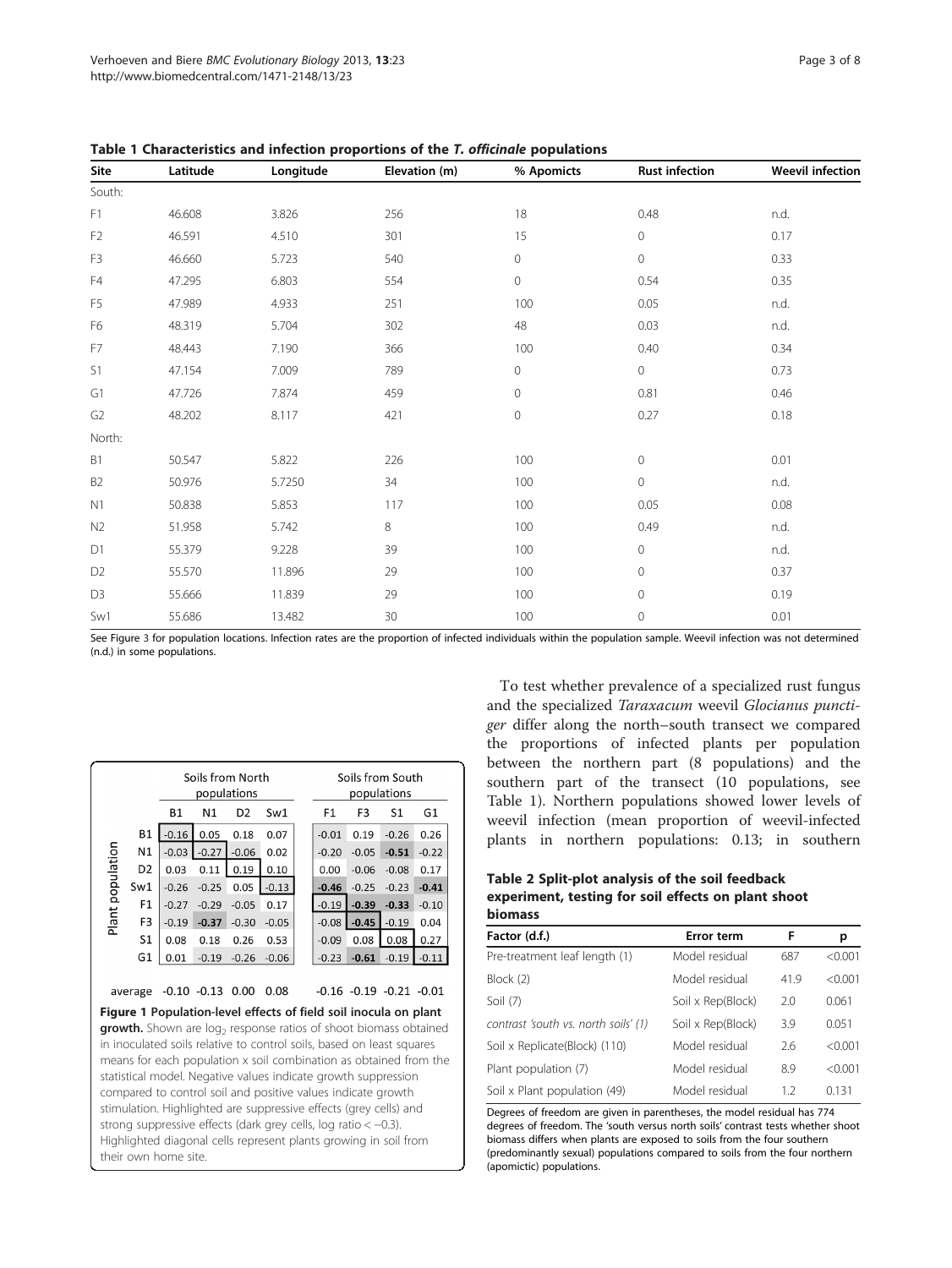populations: 0.37; t-test of north–south comparison:  $t = -2.29$ , df = 10, p = 0.045). Rust infection also tended to be lower in northern populations (mean proportion of rust-infected plants in northern populations: 0.07; in southern populations: 0.26) but this difference was not statistically significant (t-test of north–south comparison:  $t = -1.64$ , df = 16, p = 0.12). Consistent with the observed north–south patterns in rust and weevil incidence, infection levels by rust and weevils tended to be lower in apomictic populations than in sexual populations; however, these relations were not statistically significant (Figure 2; logistic regression parameters and test statistics from PROC GENMOD in SAS 9.1).

#### **Discussion**

The biotic interactions (RQ) hypothesis for geographic parthenogenesis assumes, first, that herbivory and pathogen pressure is less intense at higher latitudes; and second that pressure from coevolving pests and pathogens selects for host sexual reproduction while absence of this pressure selects for asexual reproduction. Our study tested and tentatively confirmed the first assumption and is further consistent with the second assumption. For all three types of antagonists that we tested, northern dandelion populations on average showed reduced antagonist prevalence or impact compared to southern dandelion populations, and this was generally correlated to dandelion sex-asex variation and geographic parthenogenesis. The statistical support for this pattern varied among antagonists, being significant for weevils, very close to significant for soil pathogens  $(p = 0.051)$ and non-significant for rust incidence. However, the consistency of the relationship in all antagonist types lends some confidence to the observed pattern. The lack of statistical significance may be a statistical power issue due to a comparatively limited number of populations included in our study, relative to large inter-population variation. For instance, similar surveys in other systems demonstrated the same pattern using larger numbers of populations [[42,43\]](#page-7-0). A positive correlation between pest/ pathogen prevalence and host sexual reproduction has been found in some but not in all systems that have been comprehensively studied [[44,45\]](#page-7-0).

Recent studies have challenged the existence of a latitudinal trend in herbivory [[26,27\]](#page-7-0). Large scale studies of latitudinal trends in herbivory often compare different species and systems. It has been pointed out that better control for phylogenetic differences should provide better tests of the latitudinal trends [\[27,46\]](#page-7-0). Studies such as ours, which compare populations of the same species along a latitudinal transect, may provide the best possible test cases for the existence of a latitudinal trend in plant-antagonist interactions because the patterns are not confounded by species or community-specific differences along the latitudinal transect.

Our results are consistent with, but do not directly confirm, the assumption that antagonists select for host sexual reproduction. Better support for this hypothesis could come from observing the same correlation between antagonists and host sex-asex variation in randomly selected populations, not in populations sampled along the north–south transect of geographic parthenogenesis (because of possible confounding effects of other factors that might cause geographic parthenogenesis). Population surveys in different species have previously explored a correlation between host sex-asex variation and antagonist prevalence, confirming RQ predictions in some systems [[42,43,47\]](#page-7-0) but not in others [\[44,45,48](#page-7-0)]. If we look at the populations only in the southern part of the dandelion transect, where sexuals and asexuals coexist, the association between infection rate and the proportion of asexuals also showed a negative trend across

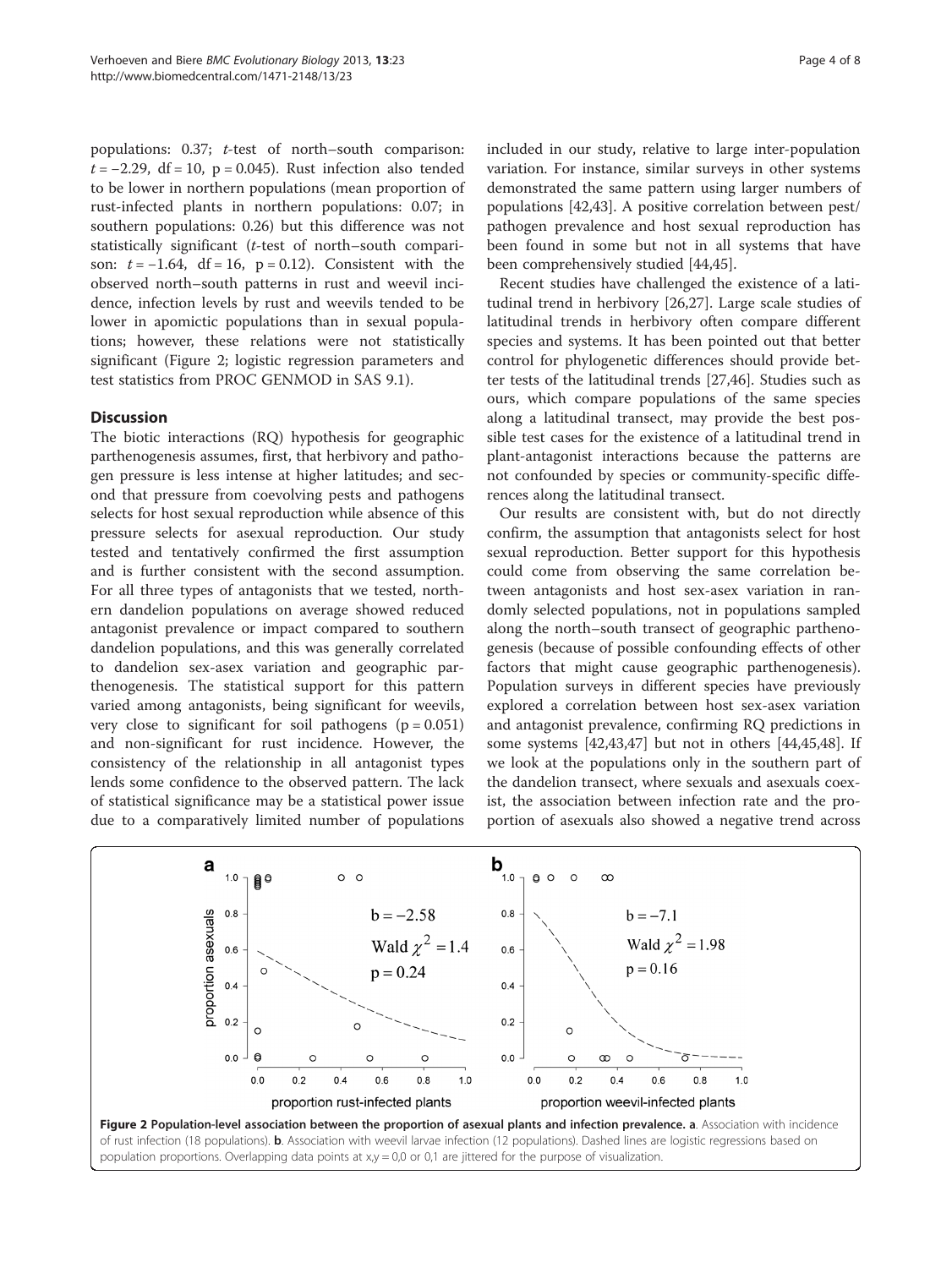populations ( $β = -0.16$  for the asexual-rust association, n = 10 population;  $\beta$  = -0.26 for the asexual-weevil association,  $n = 7$  populations). This conforms to the RQ predictions, however, the trends are not significant and the low number of populations makes it difficult to confidently interpret this result. In general, testing RQ predictions in areas of mixed sex-asex dandelion populations may be complicated by potentially high levels of clonal diversity within apomictic dandelion populations [[49\]](#page-7-0). Because pests and pathogens may select for host diversity rather than host sexual reproduction per se, sexual reproduction is not necessarily the winning strategy under high pest and pathogen pressure when competing with a diverse population of asexual genotypes [[50\]](#page-7-0).

Our study provides a first evaluation of the patterns of incidence for some of the antagonists that are relevant in natural dandelion populations. Of the tested antagonists, the rust fungus may be the most relevant in a RQ context. Our survey shows that it is widespread and often infects a large proportion of plants within a population. Moreover, rusts can have severe fitness impacts in natural plant populations [[51,52\]](#page-7-0) and can track common host genotypes and potentially drive negative frequency dependent selection within populations [\[53,54](#page-7-0)]. Soil pathogens have not previously been considered in plant RQ studies. We show that pathogenic effects of soil communities are common and can result in dandelion growth reduction of 20% or more  $(\log_2$  response ratio  $\leq$  0.3). This is the net effect of all soil microbes present in the soil communities. Identifying fitness effects of individual soil pathogen species may not be straightforward, but the widespread occurrence of soil pathogenic effects highlights the impact of soil antagonists for dandelion performance. We detected the weevil G. punctiger in all populations along the transect that we screened for weevil larvae presence. This widespread occurrence, combined with generally high infection rates within populations (Table [1](#page-2-0)) and high levels of seed predation within infected capitula [\[55](#page-7-0)], suggest that G. punctiger is a dominant herbivore in dandelion. However, it is unknown whether the dandelion-weevil interaction shows enough genotype-specificity to play a role in RQ dynamics.

In species with geographic parthenogenesis, including T. officinale, the asexual variant often has an increased ploidy level compared to the sexual variant. It has been argued that ploidy differences, not reproductive mode, can be responsible for patterns of geographic parthenogenesis [[1,6\]](#page-6-0). However, where sex-asex variation exists in plants without ploidy level change, a pattern of geographic parthenogenesis can still be observed [[34](#page-7-0)]. In Boechera holboellii, where polyploidy and apomixis can be uncoupled and diploid and polyploid apomicts exist, diploids extend more extensively into previously glaciated areas than polyploids [[56](#page-7-0)]. Although ploidy and not reproductive mode may contribute to geographic parthenogenesis in some systems [[6\]](#page-6-0), such observations suggest that polyploidy per se is not a general and sufficient explanation for geographic parthenogenesis.

## Conclusions

Our study suggests that dandelion populations at higher latitudes are exposed to reduced herbivores and pathogens and this pattern generally correlates with dandelion geographic parthenogenesis. This highlights the possibility that antagonists drive patterns of geographic parthenogenesis. Whether or not antagonists are in fact causal to dandelion geographic parthenogenesis depends on the validity of the RQ hypothesis for sexual reproduction, which remains to be further demonstrated in this system.

## **Methods**

#### Dandelion antagonists

In order to drive RQ dynamics, it is thought that the antagonist's effect on host plant fitness needs to be severe as well as genotype-specific, such that some host genotypes in the population are less susceptible than others. Because little a priori knowledge is available on which antagonists are most relevant to dandelion fitness, our approach was to monitor a range of different antagonists:

## Soil microbial pathogens

Effects of soil microbial communities on plants can be tested experimentally using soil inoculums and soil feedback experiments. In such experiments the net effect of a 'living' soil (potentially containing both mutualist and antagonist microbial species) on plant growth is evaluated [\[57](#page-7-0)]. Many studies have indicated that soil inoculum effects, when compared to appropriate controls, are often negative, implying overall pathogenic effects of soil microbial communities [[40\]](#page-7-0). Pathogen build-up in soils is plant species-specific [[58-60](#page-7-0)] and plants often suffer more from the soil microbial communities that they accumulate themselves than from soil microbial communities associated with other plant species [\[61\]](#page-7-0). Intraspecific variation in soil feedbacks has also been demonstrated [[62\]](#page-7-0) which suggests that plant genotypes within a population might differ in the pathogen communities that they accumulate and/or in their vulnerability to the same pathogen communities.

## Rust fungus

Rust fungi and their host plants show highly coevolved interactions based on gene-for-gene recognition mechanisms [[63](#page-7-0)]. Such mechanisms are characterized by genotypic variation in host sensitivity and pathogen virulence. Although it is debated whether gene-for-gene systems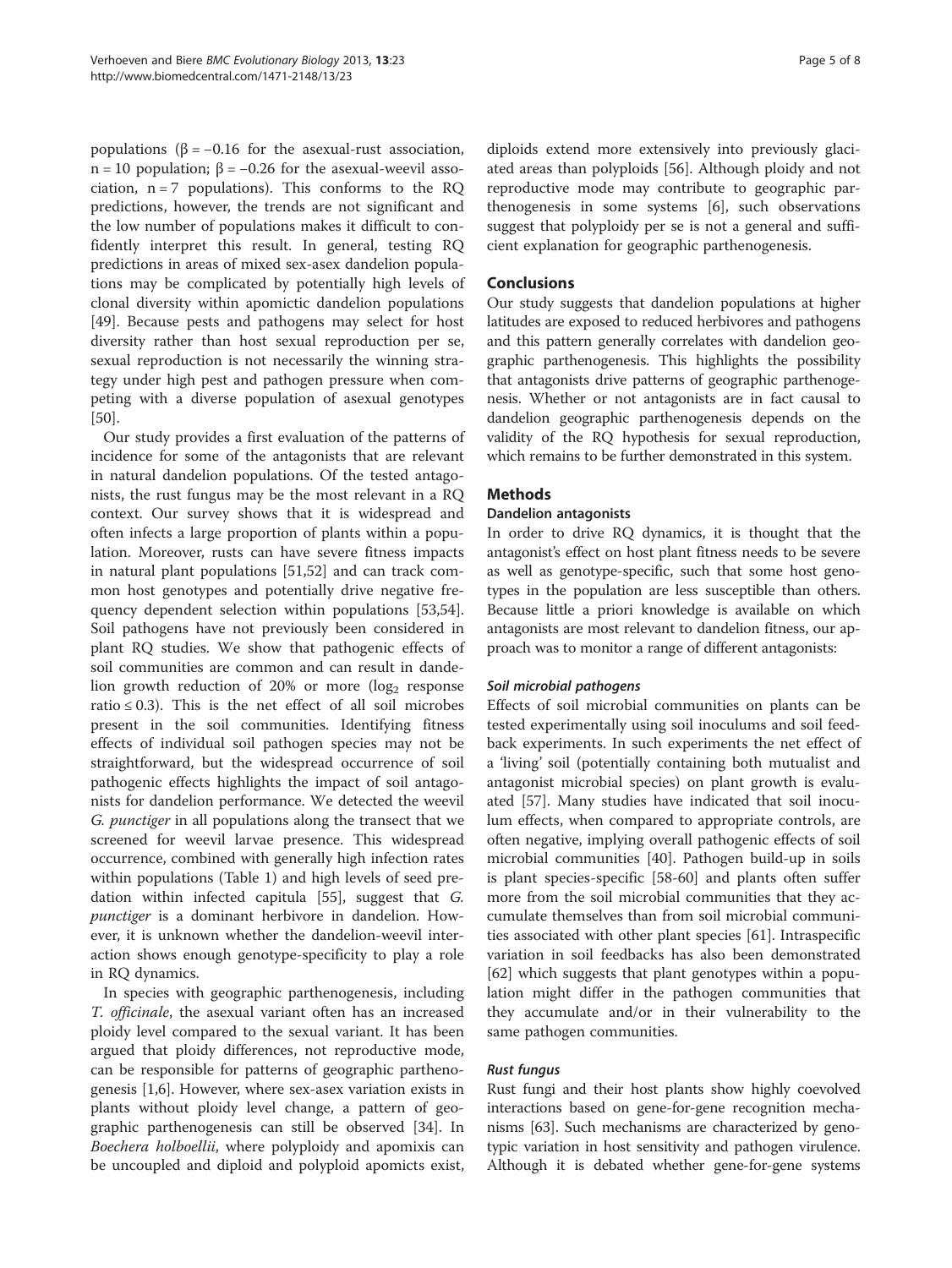<span id="page-5-0"></span>lend themselves easily to RQ dynamics [\[64-66](#page-7-0)], rust fungi are considered as potential drivers of negative frequencydependent selection and RQ dynamics in host plant populations [[53,54](#page-7-0)]. A specialized rust fungus, Puccinia hieracii infects Taraxacum in a genotype-dependent way [[67](#page-7-0)] and several other rust fungus species can also infect T. offici-nale [[68](#page-7-0)]. Fitness impact of rust infection is unknown in T. officinale but is reported to be significant in related Asteraceae species [\[51,52\]](#page-7-0). In the present field study no attempt was made to identify the rust species.

#### Seed-eating weevil

Glocianus punctiger is a seed-eating weevil that specializes on Taraxacum [[69\]](#page-7-0). It is considered a dominant pre-dispersal predator of Taraxacum seeds [[55\]](#page-7-0). Up to 30% of seeds per capitulum can be lost to weevil predation [\[55\]](#page-7-0) suggesting considerable fitness consequences of infestation.

## Population survey

#### Field sampling

Taraxacum officinale populations were sampled in hay meadows and grazed pastures from eastern France to southern Sweden during spring 2005 (18 populations in total, Figure 3). In each population 100 plants were sampled along 5 transects of 20 m, selecting the closest individual with ripe seeds at 1-meter intervals. From each plant, one capitulum with ripe seeds was collected for subsequent greenhouse propagation and ploidy analysis (see below). Each plant was checked for visible signs of leaf rust infection, usually orange-brown uredinia pustules but also larger aecia in some populations. In 12 of the populations we additionally screened for Glocianus punctiger infestation by randomly selecting 100 developing capitula and inspecting them for the presence of weevil larvae inside. At the growing sites of four apomictic populations from the northern part of the transect (B1, N1, D2, Sw1) and four predominantly sexual populations from the southern part of the transect (F1, F3, S1, G1; see Figure 3) field soil samples were collected from the upper 15 cm soil layer, taken at several locations per field site and subsequently mixed to yield one bulk sample per site. Soil samples were stored at 4°C until experimentation.

#### Ploidy analysis

Per population, seeds from 30 collected capitula were germinated and seedlings were grown under standard greenhouse conditions. Ploidy level was determined in leaf tissue from two seedlings from each collected capitulum, using a Partec Ploidy Analyzer ultraviolet flow cytometer to measure nuclear DNA content relative to a reference sample of known diploidy [[70\]](#page-7-0). In virtually all cases the two seedlings were either both diploid or both



triploid, indicating respectively sexual or apomictic status of the field-sampled mother plant [[70](#page-7-0)]. In mixed populations with both diploids and triploids we screened an additional 30–70 plants to improve the estimation of the proportion of apomicts in the population.

## Soil inoculation experiment

#### Experimental design

Plants from the four northern populations (B1, N1, D2, Sw1) and the four southern populations (F1, F3, S1, G1) were exposed to field-collected soils from all eight populations in a cross-inoculation greenhouse experiment. Seeds from 15 plants per population were germinated in petri dishes on moist filter paper and seedlings were transplanted individually into 38 ml seedling tray cells filled with sterilized mineral sand (sterilized by gamma radiation  $\geq 25$  kGray). Eight days after transplanting, 4 ml of field soil suspension was added to each individual plant. Soil suspensions were made by adding demi water to field-collected soil samples to a final mass ratio of ¼ dry soil and ¾ water (adjusted for soil moisture content as determined by evaporative water loss in oven-dried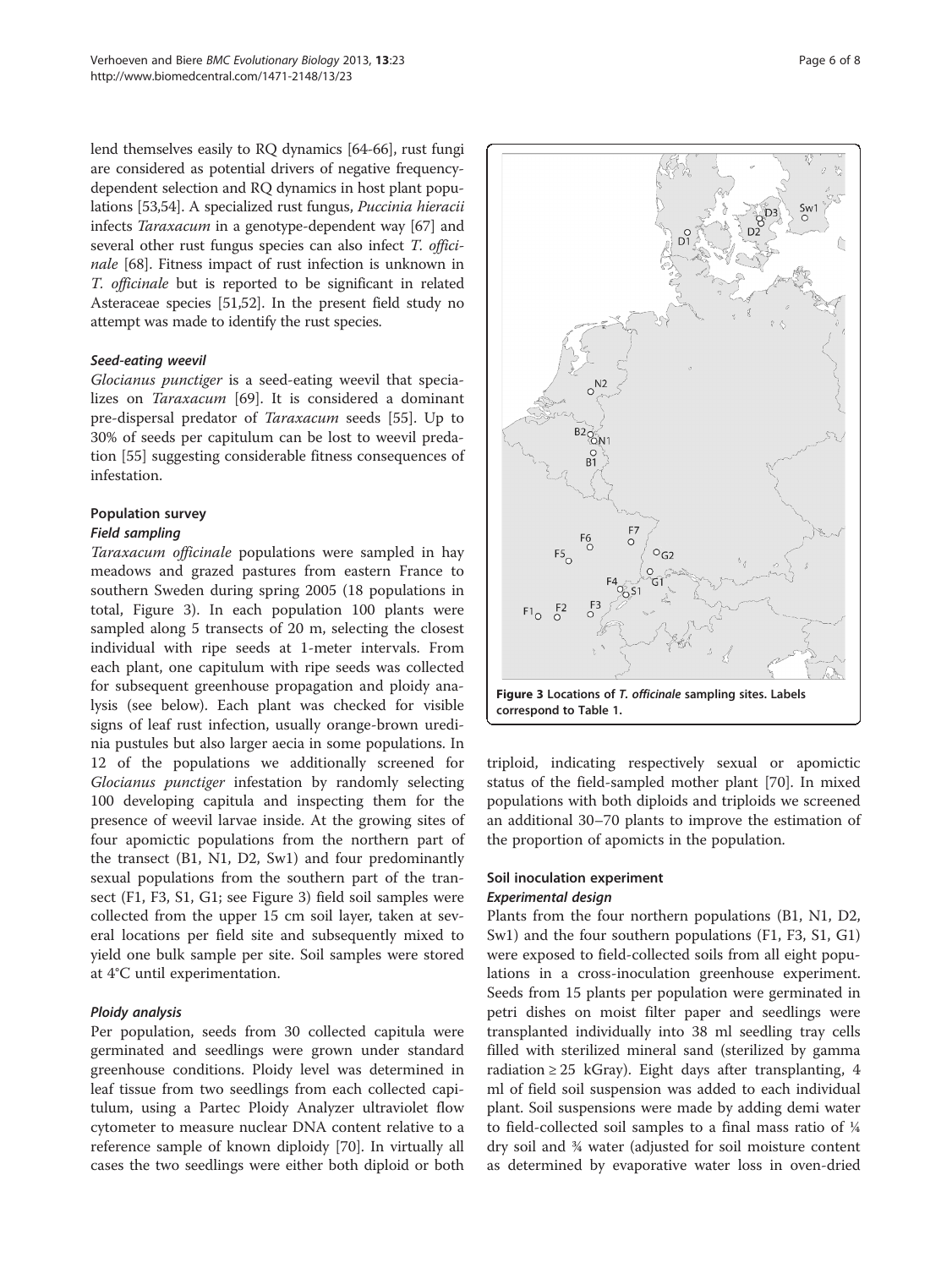<span id="page-6-0"></span>test samples), thorough mixing (1h at 170 rpm) and passing the mixture through a 200-μm mesh sieve. 15 plants from each of the eight populations were grown with each of the eight soils, resulting in 960 plants in the experiment. An additional 30 plants per population were grown in sterilized sand without added soil suspension (control soils), in order to evaluate the overall effect of soil addition on plant growth. Seedling tray cells were placed in plastic containers in groups of eight (one plant per population) with all plants per container receiving the same soil suspension. Containers were placed on a greenhouse bench in a randomized block design, with three blocks that each contained five replicates of each population x soil treatment (blocks corresponded to three consecutive days for setting up the entire experiment). Plants received 0.5 strength Hoagland nutrient solution 1x per week and demi water 2x per week during the experiment. Plants were harvested four weeks after transplanting. Shoot biomass was determined after oven drying at 70°C for 48 hours.

#### Statistical analysis

We used a split-plot design to test for soil suspension effects on shoot biomass, with 'soil origin' as main-plot factor (8 levels, administered at the level of containers) and 'plant population' as split-plot level (8 levels, at the level of individual cells within containers). Of specific interest is the a priori contrast between soils from southern (predominantly sexual) versus northern (apomictic) populations. This explicitly tests the hypothesis that geographic parthenogenesis is correlated with differences in soil pathogenicity, specifically with reduced pathogenicity in northern apomictic populations. Blocking in the experiment (3 levels) was included in the model as a main effect. The interaction between 'soil origin' and 'replicate', where 'replicate' is nested within blocks, was used as error term for testing the soil origin effect. This interaction captures all variability between replicated main-plots (soil origin), which in this experiment is contained both in the differences between main-plot replicates within each block and in the soil x block interaction. At the time of soil suspension administration we measured the length of the first true leaf in each plant and included this as a covariate in the model to account for size effects prior to the soil treatment. Analysis was carried out in SAS version 9.1 for Windows (The SAS Institute, Cary, NC).

#### Competing interests

The authors declare that they have no competing interests.

#### Authors' contributions

KJFV and AB conceived of the study, KJFV designed and carried out the population survey and the greenhouse soil experiment, performed the

statistical analysis and drafted the manuscript. AB participated in drafting the manuscript. Both authors read and approved the final manuscript.

#### Acknowledgements

We thank Thure Hauser and Francois Felber for their help during the population survey, Gideon van den Ende for assistance with the soil inoculum experiment, and Jac Thissen for statistical advice. Funding for this study was provided by the Netherlands Organisation for Scientific Research (NWO-ALW). This is publication 5368 of the Netherlands Institute of Ecology (NIOO-KNAW).

#### Received: 26 June 2012 Accepted: 16 January 2013 Published: 28 January 2013

#### References

- 1. Bierzychudek P: Patterns in plant parthenogenesis. Experientia 1985, 41(10):1255–1264.
- 2. Buckley TR, Marske K, Attanayake D: Phylogeography and ecological niche modelling of the New Zealand stick insect Clitarchus hookeri (White) support survival in multiple coastal refugia. J Biogeogr 2010, 37(4):682–695.
- 3. Law JH, Crespi BJ: The evolution of geographic parthenogenesis in Timema walking-sticks. Mol Ecol 2002, 11(8):1471–1489.
- 4. Martins MJF, Vandekerkhove J, Namiotko T: Environmental stability and the distribution of the sexes: insights from life history experiments with the geographic parthenogen Eucypris virens (Crustacea: Ostracoda). Oikos 2008, 117(6):829–836.
- 5. Thompson SL, Whitton J: Patterns of recurrent evolution and geographic parthenogenesis within apomictic polyploid Easter daises (Townsendia hookeri). Mol Ecol 2006, 15(11):3389–3400.
- 6. Adolfsson S, Michalakis Y, Paczesniak D, Bode SNS, Butlin RK, Lamatsch DK, Martins MJF, Schmit O, Vandekerkhove J, Jokela J: Evaluation of elevated ploidy and asexual reproduction as alternative explanations for geographic parthenogenesis in Eucypris virens ostracods. Evolution 2010, 64(4):986–997.
- 7. Britton NF, Mogie M: Poor male function favours the coexistence of sexual and asexual relatives. Fcol Lett 2001, 4(2):116-121.
- 8. Haag CR, Ebert D: A new hypothesis to explain geographic parthenogenesis. Annales Zoologici Fennici 2004, 41(4):539–544.
- 9. Kearney M: Hybridization, glaciation and geographical parthenogenesis. Trends Ecol Evol 2005, 20(9):495–502.
- 10. Horandl E: The complex causality of geographical parthenogenesis. New Phytol 2006, 171(3):525–538.
- 11. Lynch M: Destabilizing hybridization, general purpose genotypes and geographic parthenogenesis. Q Rev Biol 1984, 59(3):257–290.
- 12. Stebbins GL: Variation and evolution in plants. New York: Columbia University Press; 1950.
- 13. Bell G: The masterpiece of nature: the evolution and genetics of sexuality. Berkeley: California Press; 1982.
- 14. Glesener RR, Tilman D: Sexuality and components of environmental uncertainty: clues from geographic parthenogenesis in terrestrial animals. Amer Nat 1978, 112(986):659–673.
- 15. Jeanike J: An hypothesis to account for the maintenance of the sex within populations. Evol Theory 1978, 3:191–194.
- 16. Hamilton WD: Sex versus non-sex versus parasite. Oikos 1980, 35:282–290.
- 17. Decaestecker E, Gaba S, Raeymaekers JAM, Stoks R, Van Kerckhoven L, Ebert D, De Meester L: Host-parasite 'Red Queen' dynamics archived in pond sediment. Nature 2007, 450(7171):870–874.
- 18. Dybdahl MF, Lively CM: Host-parasite coevolution: Evidence for rare advantage and time-lagged selection in a natural population. Evolution 1998, 52(4):1057–1066.
- 19. Kerstes NAG, Berenos C, Schmid-Hempel P, Wegner KM: Antagonistic experimental coevolution with a parasite increases host recombination frequency. Bmc Evol Bio 2012, 12:18. doi:[10.1186/1471-2148-12-18](http://dx.doi.org/10.1186/1471-2148-12-18).
- 20. Morran LT, Schmidt OG, Gelarden IA, Parrish RC, Lively CM: Running with the Red Queen: Host-parasite coevolution selects for biparental sex. Science 2011, 333(6039):216–218.
- 21. Lively CM: A review of Red Queen models for the persistence of obligate sexual reproduction. J Hered 2010, 101:S13-S20.
- 22. Hartfield M, Keightley PD: Current hypotheses for the evolution of sex and recombination. Integrative Zoology 2012, 7(2):192–209.